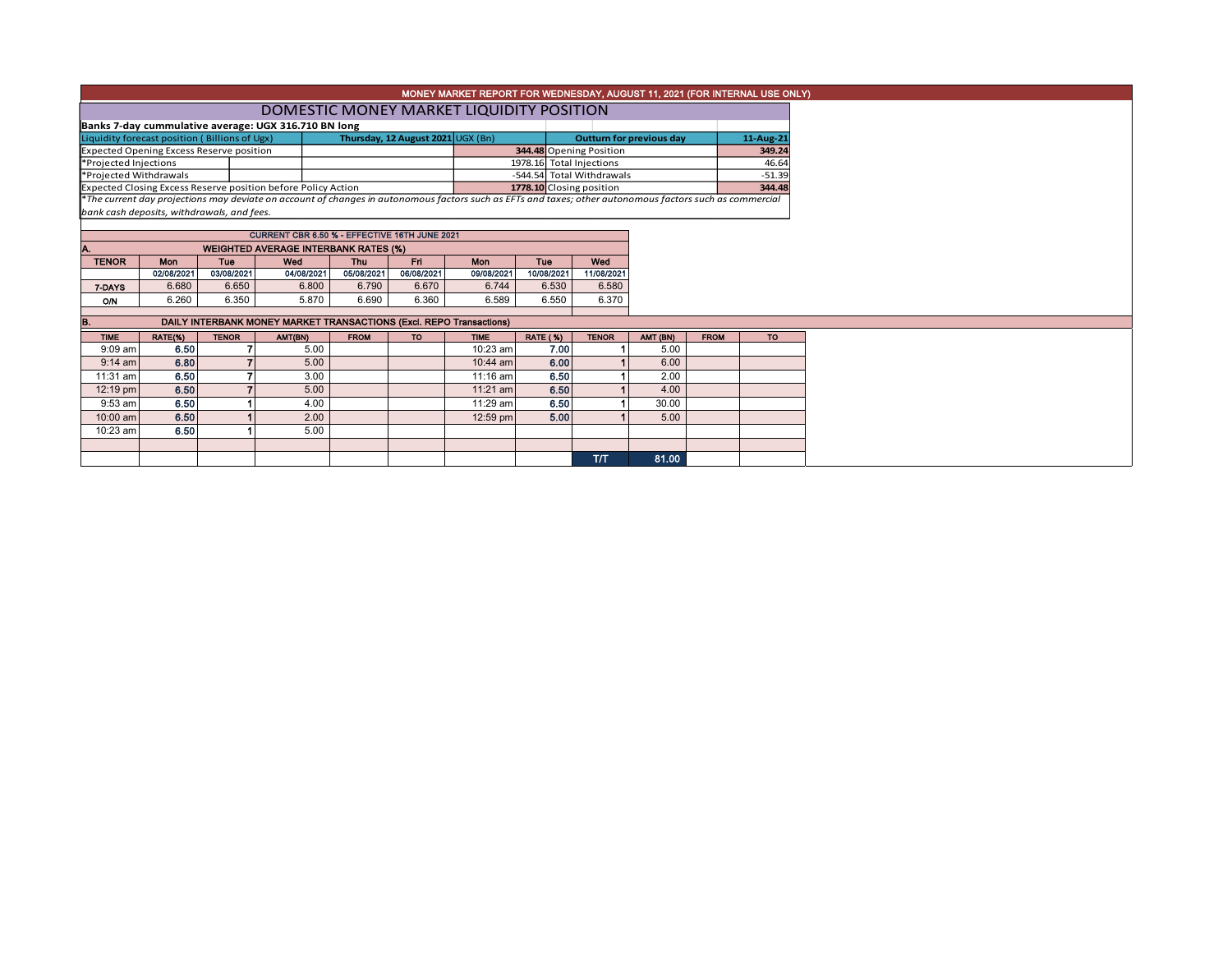| 9.500<br>9.000<br>8.500<br>8.000<br>7.500<br>7.000<br>. <u>.</u> .<br>6.500<br><del>.</del><br>6.000<br>5.500<br>5.000<br>4.500<br>4.000<br>• Overnight WAR -7-day WAR - CBR rate - Upper bound -Lower bound<br>MONETARY POLICY OPERATIONS MATURITIES PROFILE: (12-AUG- 2021 TO 09-SEPT- 2021)<br>D.<br><b>DATE</b><br><b>THUR</b><br><b>THUR</b><br><b>THUR</b><br><b>THUR</b><br><b>THUR</b><br><b>TOTAL</b><br>12-Aug-21<br>19-Aug-21<br>26-Aug-21<br>02-Sep-21<br>09-Sep-21<br>1,645.95<br>1,645.95<br><b>REPO</b><br>$\overline{a}$<br>$\sim$<br><b>REV REPO</b><br>$\sim$<br>$\sim$<br>$\sim$<br>$\sim$<br>$\sim$<br>$\sim$<br>93.40<br>334.93<br>59.13<br>132.40<br>50.00<br><b>DEPO AUCT</b><br>$\sim$<br>1,739.35<br>1,980.88<br><b>TOTALS</b><br>59.13<br>132.40<br>50.00<br>$\mathcal{L}(\mathcal{A})$<br>Total O/S Deposit Auction balances held by BOU up to 07 October Q912021: UGX 512 BN<br>Total O/S Repo, Reverse Repo & Deposit Auction balances held by BOU: UGX 2,158 BN<br>(EI) STOCK OF TREASURY SECURITIES<br><b>MONETARY POLICY MARKET OPERATIONS</b><br>Eii)<br>LAST TBIILS ISSUE DATE: 05-AUGUST-2021<br>(VERTICAL REPOS, REV-REPOS & DEPOSIT AUCTIONS)<br>6,458.45<br>On-the-run O/S T-BILL STOCKs (Bns-UGX)<br>12/08/2021<br>OMO<br><b>ISSUE DATE</b><br><b>AMOUNT</b><br><b>RANGE</b><br><b>TENOR</b><br><b>WAR</b><br>6.946<br>On-the-run O/S T-BONDSTOCKs(Bns-UGX)<br>20,097.75<br>12/08/2021 DAUT<br>$01$ -Jul<br>66.93<br>28<br>56<br>26,556.19<br><b>DAUT</b><br>$01$ -Jul<br>91.42<br>6.970<br>TOTAL TBILL & TBOND STOCK- UGX<br>84<br><b>DAUT</b><br>$01 -$ Jul<br>39.45<br>7.200<br>O/S=Outstanding<br><b>REPO</b><br>1,488.00<br>$\overline{7}$<br>$01$ -Jul<br>6.500<br><b>MATURITY</b><br>TOTAL STOCK YTM (%)<br><b>CHANGE IN</b><br><b>REPO</b><br>225.00<br>$6\phantom{1}$<br>02-Jul<br>6.500<br>(BN UGX)<br>AT CUT OFF*<br>YTM (+/-)<br>91<br><b>REPO</b><br>30-Jun<br>395.00<br>6.500<br>$\mathbf{1}$<br>7.298<br>$-0.104$<br>100.38<br><b>REPO</b><br>354.00<br>182<br>423.86<br>$-0.131$<br>07-Jul<br>6.500<br>$\mathbf{1}$<br>8.869<br>$\overline{7}$<br>364<br>$-0.095$<br><b>REPO</b><br>08-Jul<br>1,546.50<br>5,934.20<br>6.500<br>10.150<br>2YR<br>$-1.500$<br><b>DAUT</b><br>$15 -$ Jul<br>6.946<br>28<br>11.500<br>35.11<br>$\sim$<br>3YR<br>12.800<br>$-1.197$<br><b>DAUT</b><br>15-Jul<br>6.950<br>56<br>49.47<br>$\sim$<br>84<br>5YR<br>13.409<br>$-1.691$<br><b>DAUT</b><br>$15 -$ Jul<br>36.50<br>7.200<br>1,589.27<br><b>10YR</b><br>$\overline{7}$<br>13.739<br>$-2.231$<br><b>REPO</b><br>$15$ -Jul-<br>1,253.50<br>6.500<br>9,503.84<br>$6\phantom{.}$<br>$-1.700$<br><b>REPO</b><br>$16$ -Jul<br>15YR<br>7,717.58<br>14.400<br>302.00<br>6.500<br><b>20YR</b><br>$-1.040$<br><b>REVREPO</b><br>21-Jul<br>314.06<br>6.500<br>$\mathbf{1}$<br>15.950<br>1,287.05<br>$\overline{7}$<br><b>REPO</b><br>$22$ -Jul<br>1,418.00<br>6.500<br>Cut OFF is the lowest price/ highest yield that satisfies the auction awarded amount.<br><b>REPO</b><br>28-Jul<br>228.04<br>6.500<br>$\mathbf{1}$<br><b>DAUT</b><br>28<br>$29$ -Jul<br>39.79<br>6.946<br><b>DAUT</b><br>6.950<br>56<br>29-Jul<br>49.47<br><b>DAUT</b><br>29-Jul<br>49.17<br>7.299<br>84<br><b>REPO</b><br>1,403.00<br>6.500<br>$\overline{7}$<br>29-Jul<br>$\mathbf{3}$<br><b>REPO</b><br>$02$ -Aug<br>418.00<br>6.500<br><b>REPO</b><br>04-Aug<br>225.50<br>6.500<br>$\mathbf{1}$<br>$\overline{7}$<br><b>REPO</b><br>05-Aug<br>1,501.00<br>6.500<br>$\mathbf{3}$<br><b>REPO</b><br>143.00<br>6.500<br>$09$ -Aug<br>WAR-Weighted Average Rate | $\overline{c}$ . | <b>CBR AND THE 7- DAY WAR INTERBANK RATES</b> |  |  |  |  |  |  |  |  |  |  |  |  |  |  |  |  |  |  |  |
|---------------------------------------------------------------------------------------------------------------------------------------------------------------------------------------------------------------------------------------------------------------------------------------------------------------------------------------------------------------------------------------------------------------------------------------------------------------------------------------------------------------------------------------------------------------------------------------------------------------------------------------------------------------------------------------------------------------------------------------------------------------------------------------------------------------------------------------------------------------------------------------------------------------------------------------------------------------------------------------------------------------------------------------------------------------------------------------------------------------------------------------------------------------------------------------------------------------------------------------------------------------------------------------------------------------------------------------------------------------------------------------------------------------------------------------------------------------------------------------------------------------------------------------------------------------------------------------------------------------------------------------------------------------------------------------------------------------------------------------------------------------------------------------------------------------------------------------------------------------------------------------------------------------------------------------------------------------------------------------------------------------------------------------------------------------------------------------------------------------------------------------------------------------------------------------------------------------------------------------------------------------------------------------------------------------------------------------------------------------------------------------------------------------------------------------------------------------------------------------------------------------------------------------------------------------------------------------------------------------------------------------------------------------------------------------------------------------------------------------------------------------------------------------------------------------------------------------------------------------------------------------------------------------------------------------------------------------------------------------------------------------------------------------------------------------------------------------------------------------------------------------------------------------------------------------------------------------------------------------------------------------------------------------------------------------------------------------------------------------------------------------------------------------------------------------------------------------------------------------------------------------------------------------------------------------------|------------------|-----------------------------------------------|--|--|--|--|--|--|--|--|--|--|--|--|--|--|--|--|--|--|--|
| 23/07/2021 26/07/2021 27/07/2021 28/07/2021 29/07/2021 30/07/2021 02/08/2021 03/08/2021 04/08/2021 05/08/2021 06/08/2021 09/08/2021 10/08/2021 11/08/2021                                                                                                                                                                                                                                                                                                                                                                                                                                                                                                                                                                                                                                                                                                                                                                                                                                                                                                                                                                                                                                                                                                                                                                                                                                                                                                                                                                                                                                                                                                                                                                                                                                                                                                                                                                                                                                                                                                                                                                                                                                                                                                                                                                                                                                                                                                                                                                                                                                                                                                                                                                                                                                                                                                                                                                                                                                                                                                                                                                                                                                                                                                                                                                                                                                                                                                                                                                                                           |                  |                                               |  |  |  |  |  |  |  |  |  |  |  |  |  |  |  |  |  |  |  |
|                                                                                                                                                                                                                                                                                                                                                                                                                                                                                                                                                                                                                                                                                                                                                                                                                                                                                                                                                                                                                                                                                                                                                                                                                                                                                                                                                                                                                                                                                                                                                                                                                                                                                                                                                                                                                                                                                                                                                                                                                                                                                                                                                                                                                                                                                                                                                                                                                                                                                                                                                                                                                                                                                                                                                                                                                                                                                                                                                                                                                                                                                                                                                                                                                                                                                                                                                                                                                                                                                                                                                                     |                  |                                               |  |  |  |  |  |  |  |  |  |  |  |  |  |  |  |  |  |  |  |
|                                                                                                                                                                                                                                                                                                                                                                                                                                                                                                                                                                                                                                                                                                                                                                                                                                                                                                                                                                                                                                                                                                                                                                                                                                                                                                                                                                                                                                                                                                                                                                                                                                                                                                                                                                                                                                                                                                                                                                                                                                                                                                                                                                                                                                                                                                                                                                                                                                                                                                                                                                                                                                                                                                                                                                                                                                                                                                                                                                                                                                                                                                                                                                                                                                                                                                                                                                                                                                                                                                                                                                     |                  |                                               |  |  |  |  |  |  |  |  |  |  |  |  |  |  |  |  |  |  |  |
|                                                                                                                                                                                                                                                                                                                                                                                                                                                                                                                                                                                                                                                                                                                                                                                                                                                                                                                                                                                                                                                                                                                                                                                                                                                                                                                                                                                                                                                                                                                                                                                                                                                                                                                                                                                                                                                                                                                                                                                                                                                                                                                                                                                                                                                                                                                                                                                                                                                                                                                                                                                                                                                                                                                                                                                                                                                                                                                                                                                                                                                                                                                                                                                                                                                                                                                                                                                                                                                                                                                                                                     |                  |                                               |  |  |  |  |  |  |  |  |  |  |  |  |  |  |  |  |  |  |  |
|                                                                                                                                                                                                                                                                                                                                                                                                                                                                                                                                                                                                                                                                                                                                                                                                                                                                                                                                                                                                                                                                                                                                                                                                                                                                                                                                                                                                                                                                                                                                                                                                                                                                                                                                                                                                                                                                                                                                                                                                                                                                                                                                                                                                                                                                                                                                                                                                                                                                                                                                                                                                                                                                                                                                                                                                                                                                                                                                                                                                                                                                                                                                                                                                                                                                                                                                                                                                                                                                                                                                                                     |                  |                                               |  |  |  |  |  |  |  |  |  |  |  |  |  |  |  |  |  |  |  |
|                                                                                                                                                                                                                                                                                                                                                                                                                                                                                                                                                                                                                                                                                                                                                                                                                                                                                                                                                                                                                                                                                                                                                                                                                                                                                                                                                                                                                                                                                                                                                                                                                                                                                                                                                                                                                                                                                                                                                                                                                                                                                                                                                                                                                                                                                                                                                                                                                                                                                                                                                                                                                                                                                                                                                                                                                                                                                                                                                                                                                                                                                                                                                                                                                                                                                                                                                                                                                                                                                                                                                                     |                  |                                               |  |  |  |  |  |  |  |  |  |  |  |  |  |  |  |  |  |  |  |
|                                                                                                                                                                                                                                                                                                                                                                                                                                                                                                                                                                                                                                                                                                                                                                                                                                                                                                                                                                                                                                                                                                                                                                                                                                                                                                                                                                                                                                                                                                                                                                                                                                                                                                                                                                                                                                                                                                                                                                                                                                                                                                                                                                                                                                                                                                                                                                                                                                                                                                                                                                                                                                                                                                                                                                                                                                                                                                                                                                                                                                                                                                                                                                                                                                                                                                                                                                                                                                                                                                                                                                     |                  |                                               |  |  |  |  |  |  |  |  |  |  |  |  |  |  |  |  |  |  |  |
|                                                                                                                                                                                                                                                                                                                                                                                                                                                                                                                                                                                                                                                                                                                                                                                                                                                                                                                                                                                                                                                                                                                                                                                                                                                                                                                                                                                                                                                                                                                                                                                                                                                                                                                                                                                                                                                                                                                                                                                                                                                                                                                                                                                                                                                                                                                                                                                                                                                                                                                                                                                                                                                                                                                                                                                                                                                                                                                                                                                                                                                                                                                                                                                                                                                                                                                                                                                                                                                                                                                                                                     |                  |                                               |  |  |  |  |  |  |  |  |  |  |  |  |  |  |  |  |  |  |  |
|                                                                                                                                                                                                                                                                                                                                                                                                                                                                                                                                                                                                                                                                                                                                                                                                                                                                                                                                                                                                                                                                                                                                                                                                                                                                                                                                                                                                                                                                                                                                                                                                                                                                                                                                                                                                                                                                                                                                                                                                                                                                                                                                                                                                                                                                                                                                                                                                                                                                                                                                                                                                                                                                                                                                                                                                                                                                                                                                                                                                                                                                                                                                                                                                                                                                                                                                                                                                                                                                                                                                                                     |                  |                                               |  |  |  |  |  |  |  |  |  |  |  |  |  |  |  |  |  |  |  |
|                                                                                                                                                                                                                                                                                                                                                                                                                                                                                                                                                                                                                                                                                                                                                                                                                                                                                                                                                                                                                                                                                                                                                                                                                                                                                                                                                                                                                                                                                                                                                                                                                                                                                                                                                                                                                                                                                                                                                                                                                                                                                                                                                                                                                                                                                                                                                                                                                                                                                                                                                                                                                                                                                                                                                                                                                                                                                                                                                                                                                                                                                                                                                                                                                                                                                                                                                                                                                                                                                                                                                                     |                  |                                               |  |  |  |  |  |  |  |  |  |  |  |  |  |  |  |  |  |  |  |
|                                                                                                                                                                                                                                                                                                                                                                                                                                                                                                                                                                                                                                                                                                                                                                                                                                                                                                                                                                                                                                                                                                                                                                                                                                                                                                                                                                                                                                                                                                                                                                                                                                                                                                                                                                                                                                                                                                                                                                                                                                                                                                                                                                                                                                                                                                                                                                                                                                                                                                                                                                                                                                                                                                                                                                                                                                                                                                                                                                                                                                                                                                                                                                                                                                                                                                                                                                                                                                                                                                                                                                     |                  |                                               |  |  |  |  |  |  |  |  |  |  |  |  |  |  |  |  |  |  |  |
|                                                                                                                                                                                                                                                                                                                                                                                                                                                                                                                                                                                                                                                                                                                                                                                                                                                                                                                                                                                                                                                                                                                                                                                                                                                                                                                                                                                                                                                                                                                                                                                                                                                                                                                                                                                                                                                                                                                                                                                                                                                                                                                                                                                                                                                                                                                                                                                                                                                                                                                                                                                                                                                                                                                                                                                                                                                                                                                                                                                                                                                                                                                                                                                                                                                                                                                                                                                                                                                                                                                                                                     |                  |                                               |  |  |  |  |  |  |  |  |  |  |  |  |  |  |  |  |  |  |  |
|                                                                                                                                                                                                                                                                                                                                                                                                                                                                                                                                                                                                                                                                                                                                                                                                                                                                                                                                                                                                                                                                                                                                                                                                                                                                                                                                                                                                                                                                                                                                                                                                                                                                                                                                                                                                                                                                                                                                                                                                                                                                                                                                                                                                                                                                                                                                                                                                                                                                                                                                                                                                                                                                                                                                                                                                                                                                                                                                                                                                                                                                                                                                                                                                                                                                                                                                                                                                                                                                                                                                                                     |                  |                                               |  |  |  |  |  |  |  |  |  |  |  |  |  |  |  |  |  |  |  |
|                                                                                                                                                                                                                                                                                                                                                                                                                                                                                                                                                                                                                                                                                                                                                                                                                                                                                                                                                                                                                                                                                                                                                                                                                                                                                                                                                                                                                                                                                                                                                                                                                                                                                                                                                                                                                                                                                                                                                                                                                                                                                                                                                                                                                                                                                                                                                                                                                                                                                                                                                                                                                                                                                                                                                                                                                                                                                                                                                                                                                                                                                                                                                                                                                                                                                                                                                                                                                                                                                                                                                                     |                  |                                               |  |  |  |  |  |  |  |  |  |  |  |  |  |  |  |  |  |  |  |
|                                                                                                                                                                                                                                                                                                                                                                                                                                                                                                                                                                                                                                                                                                                                                                                                                                                                                                                                                                                                                                                                                                                                                                                                                                                                                                                                                                                                                                                                                                                                                                                                                                                                                                                                                                                                                                                                                                                                                                                                                                                                                                                                                                                                                                                                                                                                                                                                                                                                                                                                                                                                                                                                                                                                                                                                                                                                                                                                                                                                                                                                                                                                                                                                                                                                                                                                                                                                                                                                                                                                                                     |                  |                                               |  |  |  |  |  |  |  |  |  |  |  |  |  |  |  |  |  |  |  |
|                                                                                                                                                                                                                                                                                                                                                                                                                                                                                                                                                                                                                                                                                                                                                                                                                                                                                                                                                                                                                                                                                                                                                                                                                                                                                                                                                                                                                                                                                                                                                                                                                                                                                                                                                                                                                                                                                                                                                                                                                                                                                                                                                                                                                                                                                                                                                                                                                                                                                                                                                                                                                                                                                                                                                                                                                                                                                                                                                                                                                                                                                                                                                                                                                                                                                                                                                                                                                                                                                                                                                                     |                  |                                               |  |  |  |  |  |  |  |  |  |  |  |  |  |  |  |  |  |  |  |
|                                                                                                                                                                                                                                                                                                                                                                                                                                                                                                                                                                                                                                                                                                                                                                                                                                                                                                                                                                                                                                                                                                                                                                                                                                                                                                                                                                                                                                                                                                                                                                                                                                                                                                                                                                                                                                                                                                                                                                                                                                                                                                                                                                                                                                                                                                                                                                                                                                                                                                                                                                                                                                                                                                                                                                                                                                                                                                                                                                                                                                                                                                                                                                                                                                                                                                                                                                                                                                                                                                                                                                     |                  |                                               |  |  |  |  |  |  |  |  |  |  |  |  |  |  |  |  |  |  |  |
|                                                                                                                                                                                                                                                                                                                                                                                                                                                                                                                                                                                                                                                                                                                                                                                                                                                                                                                                                                                                                                                                                                                                                                                                                                                                                                                                                                                                                                                                                                                                                                                                                                                                                                                                                                                                                                                                                                                                                                                                                                                                                                                                                                                                                                                                                                                                                                                                                                                                                                                                                                                                                                                                                                                                                                                                                                                                                                                                                                                                                                                                                                                                                                                                                                                                                                                                                                                                                                                                                                                                                                     |                  |                                               |  |  |  |  |  |  |  |  |  |  |  |  |  |  |  |  |  |  |  |
|                                                                                                                                                                                                                                                                                                                                                                                                                                                                                                                                                                                                                                                                                                                                                                                                                                                                                                                                                                                                                                                                                                                                                                                                                                                                                                                                                                                                                                                                                                                                                                                                                                                                                                                                                                                                                                                                                                                                                                                                                                                                                                                                                                                                                                                                                                                                                                                                                                                                                                                                                                                                                                                                                                                                                                                                                                                                                                                                                                                                                                                                                                                                                                                                                                                                                                                                                                                                                                                                                                                                                                     |                  |                                               |  |  |  |  |  |  |  |  |  |  |  |  |  |  |  |  |  |  |  |
|                                                                                                                                                                                                                                                                                                                                                                                                                                                                                                                                                                                                                                                                                                                                                                                                                                                                                                                                                                                                                                                                                                                                                                                                                                                                                                                                                                                                                                                                                                                                                                                                                                                                                                                                                                                                                                                                                                                                                                                                                                                                                                                                                                                                                                                                                                                                                                                                                                                                                                                                                                                                                                                                                                                                                                                                                                                                                                                                                                                                                                                                                                                                                                                                                                                                                                                                                                                                                                                                                                                                                                     |                  |                                               |  |  |  |  |  |  |  |  |  |  |  |  |  |  |  |  |  |  |  |
|                                                                                                                                                                                                                                                                                                                                                                                                                                                                                                                                                                                                                                                                                                                                                                                                                                                                                                                                                                                                                                                                                                                                                                                                                                                                                                                                                                                                                                                                                                                                                                                                                                                                                                                                                                                                                                                                                                                                                                                                                                                                                                                                                                                                                                                                                                                                                                                                                                                                                                                                                                                                                                                                                                                                                                                                                                                                                                                                                                                                                                                                                                                                                                                                                                                                                                                                                                                                                                                                                                                                                                     |                  |                                               |  |  |  |  |  |  |  |  |  |  |  |  |  |  |  |  |  |  |  |
|                                                                                                                                                                                                                                                                                                                                                                                                                                                                                                                                                                                                                                                                                                                                                                                                                                                                                                                                                                                                                                                                                                                                                                                                                                                                                                                                                                                                                                                                                                                                                                                                                                                                                                                                                                                                                                                                                                                                                                                                                                                                                                                                                                                                                                                                                                                                                                                                                                                                                                                                                                                                                                                                                                                                                                                                                                                                                                                                                                                                                                                                                                                                                                                                                                                                                                                                                                                                                                                                                                                                                                     |                  |                                               |  |  |  |  |  |  |  |  |  |  |  |  |  |  |  |  |  |  |  |
|                                                                                                                                                                                                                                                                                                                                                                                                                                                                                                                                                                                                                                                                                                                                                                                                                                                                                                                                                                                                                                                                                                                                                                                                                                                                                                                                                                                                                                                                                                                                                                                                                                                                                                                                                                                                                                                                                                                                                                                                                                                                                                                                                                                                                                                                                                                                                                                                                                                                                                                                                                                                                                                                                                                                                                                                                                                                                                                                                                                                                                                                                                                                                                                                                                                                                                                                                                                                                                                                                                                                                                     |                  |                                               |  |  |  |  |  |  |  |  |  |  |  |  |  |  |  |  |  |  |  |
|                                                                                                                                                                                                                                                                                                                                                                                                                                                                                                                                                                                                                                                                                                                                                                                                                                                                                                                                                                                                                                                                                                                                                                                                                                                                                                                                                                                                                                                                                                                                                                                                                                                                                                                                                                                                                                                                                                                                                                                                                                                                                                                                                                                                                                                                                                                                                                                                                                                                                                                                                                                                                                                                                                                                                                                                                                                                                                                                                                                                                                                                                                                                                                                                                                                                                                                                                                                                                                                                                                                                                                     |                  |                                               |  |  |  |  |  |  |  |  |  |  |  |  |  |  |  |  |  |  |  |
|                                                                                                                                                                                                                                                                                                                                                                                                                                                                                                                                                                                                                                                                                                                                                                                                                                                                                                                                                                                                                                                                                                                                                                                                                                                                                                                                                                                                                                                                                                                                                                                                                                                                                                                                                                                                                                                                                                                                                                                                                                                                                                                                                                                                                                                                                                                                                                                                                                                                                                                                                                                                                                                                                                                                                                                                                                                                                                                                                                                                                                                                                                                                                                                                                                                                                                                                                                                                                                                                                                                                                                     |                  |                                               |  |  |  |  |  |  |  |  |  |  |  |  |  |  |  |  |  |  |  |
|                                                                                                                                                                                                                                                                                                                                                                                                                                                                                                                                                                                                                                                                                                                                                                                                                                                                                                                                                                                                                                                                                                                                                                                                                                                                                                                                                                                                                                                                                                                                                                                                                                                                                                                                                                                                                                                                                                                                                                                                                                                                                                                                                                                                                                                                                                                                                                                                                                                                                                                                                                                                                                                                                                                                                                                                                                                                                                                                                                                                                                                                                                                                                                                                                                                                                                                                                                                                                                                                                                                                                                     |                  |                                               |  |  |  |  |  |  |  |  |  |  |  |  |  |  |  |  |  |  |  |
|                                                                                                                                                                                                                                                                                                                                                                                                                                                                                                                                                                                                                                                                                                                                                                                                                                                                                                                                                                                                                                                                                                                                                                                                                                                                                                                                                                                                                                                                                                                                                                                                                                                                                                                                                                                                                                                                                                                                                                                                                                                                                                                                                                                                                                                                                                                                                                                                                                                                                                                                                                                                                                                                                                                                                                                                                                                                                                                                                                                                                                                                                                                                                                                                                                                                                                                                                                                                                                                                                                                                                                     |                  |                                               |  |  |  |  |  |  |  |  |  |  |  |  |  |  |  |  |  |  |  |
|                                                                                                                                                                                                                                                                                                                                                                                                                                                                                                                                                                                                                                                                                                                                                                                                                                                                                                                                                                                                                                                                                                                                                                                                                                                                                                                                                                                                                                                                                                                                                                                                                                                                                                                                                                                                                                                                                                                                                                                                                                                                                                                                                                                                                                                                                                                                                                                                                                                                                                                                                                                                                                                                                                                                                                                                                                                                                                                                                                                                                                                                                                                                                                                                                                                                                                                                                                                                                                                                                                                                                                     |                  |                                               |  |  |  |  |  |  |  |  |  |  |  |  |  |  |  |  |  |  |  |
|                                                                                                                                                                                                                                                                                                                                                                                                                                                                                                                                                                                                                                                                                                                                                                                                                                                                                                                                                                                                                                                                                                                                                                                                                                                                                                                                                                                                                                                                                                                                                                                                                                                                                                                                                                                                                                                                                                                                                                                                                                                                                                                                                                                                                                                                                                                                                                                                                                                                                                                                                                                                                                                                                                                                                                                                                                                                                                                                                                                                                                                                                                                                                                                                                                                                                                                                                                                                                                                                                                                                                                     |                  |                                               |  |  |  |  |  |  |  |  |  |  |  |  |  |  |  |  |  |  |  |
|                                                                                                                                                                                                                                                                                                                                                                                                                                                                                                                                                                                                                                                                                                                                                                                                                                                                                                                                                                                                                                                                                                                                                                                                                                                                                                                                                                                                                                                                                                                                                                                                                                                                                                                                                                                                                                                                                                                                                                                                                                                                                                                                                                                                                                                                                                                                                                                                                                                                                                                                                                                                                                                                                                                                                                                                                                                                                                                                                                                                                                                                                                                                                                                                                                                                                                                                                                                                                                                                                                                                                                     |                  |                                               |  |  |  |  |  |  |  |  |  |  |  |  |  |  |  |  |  |  |  |
|                                                                                                                                                                                                                                                                                                                                                                                                                                                                                                                                                                                                                                                                                                                                                                                                                                                                                                                                                                                                                                                                                                                                                                                                                                                                                                                                                                                                                                                                                                                                                                                                                                                                                                                                                                                                                                                                                                                                                                                                                                                                                                                                                                                                                                                                                                                                                                                                                                                                                                                                                                                                                                                                                                                                                                                                                                                                                                                                                                                                                                                                                                                                                                                                                                                                                                                                                                                                                                                                                                                                                                     |                  |                                               |  |  |  |  |  |  |  |  |  |  |  |  |  |  |  |  |  |  |  |
|                                                                                                                                                                                                                                                                                                                                                                                                                                                                                                                                                                                                                                                                                                                                                                                                                                                                                                                                                                                                                                                                                                                                                                                                                                                                                                                                                                                                                                                                                                                                                                                                                                                                                                                                                                                                                                                                                                                                                                                                                                                                                                                                                                                                                                                                                                                                                                                                                                                                                                                                                                                                                                                                                                                                                                                                                                                                                                                                                                                                                                                                                                                                                                                                                                                                                                                                                                                                                                                                                                                                                                     |                  |                                               |  |  |  |  |  |  |  |  |  |  |  |  |  |  |  |  |  |  |  |
|                                                                                                                                                                                                                                                                                                                                                                                                                                                                                                                                                                                                                                                                                                                                                                                                                                                                                                                                                                                                                                                                                                                                                                                                                                                                                                                                                                                                                                                                                                                                                                                                                                                                                                                                                                                                                                                                                                                                                                                                                                                                                                                                                                                                                                                                                                                                                                                                                                                                                                                                                                                                                                                                                                                                                                                                                                                                                                                                                                                                                                                                                                                                                                                                                                                                                                                                                                                                                                                                                                                                                                     |                  |                                               |  |  |  |  |  |  |  |  |  |  |  |  |  |  |  |  |  |  |  |
|                                                                                                                                                                                                                                                                                                                                                                                                                                                                                                                                                                                                                                                                                                                                                                                                                                                                                                                                                                                                                                                                                                                                                                                                                                                                                                                                                                                                                                                                                                                                                                                                                                                                                                                                                                                                                                                                                                                                                                                                                                                                                                                                                                                                                                                                                                                                                                                                                                                                                                                                                                                                                                                                                                                                                                                                                                                                                                                                                                                                                                                                                                                                                                                                                                                                                                                                                                                                                                                                                                                                                                     |                  |                                               |  |  |  |  |  |  |  |  |  |  |  |  |  |  |  |  |  |  |  |
|                                                                                                                                                                                                                                                                                                                                                                                                                                                                                                                                                                                                                                                                                                                                                                                                                                                                                                                                                                                                                                                                                                                                                                                                                                                                                                                                                                                                                                                                                                                                                                                                                                                                                                                                                                                                                                                                                                                                                                                                                                                                                                                                                                                                                                                                                                                                                                                                                                                                                                                                                                                                                                                                                                                                                                                                                                                                                                                                                                                                                                                                                                                                                                                                                                                                                                                                                                                                                                                                                                                                                                     |                  |                                               |  |  |  |  |  |  |  |  |  |  |  |  |  |  |  |  |  |  |  |
|                                                                                                                                                                                                                                                                                                                                                                                                                                                                                                                                                                                                                                                                                                                                                                                                                                                                                                                                                                                                                                                                                                                                                                                                                                                                                                                                                                                                                                                                                                                                                                                                                                                                                                                                                                                                                                                                                                                                                                                                                                                                                                                                                                                                                                                                                                                                                                                                                                                                                                                                                                                                                                                                                                                                                                                                                                                                                                                                                                                                                                                                                                                                                                                                                                                                                                                                                                                                                                                                                                                                                                     |                  |                                               |  |  |  |  |  |  |  |  |  |  |  |  |  |  |  |  |  |  |  |
|                                                                                                                                                                                                                                                                                                                                                                                                                                                                                                                                                                                                                                                                                                                                                                                                                                                                                                                                                                                                                                                                                                                                                                                                                                                                                                                                                                                                                                                                                                                                                                                                                                                                                                                                                                                                                                                                                                                                                                                                                                                                                                                                                                                                                                                                                                                                                                                                                                                                                                                                                                                                                                                                                                                                                                                                                                                                                                                                                                                                                                                                                                                                                                                                                                                                                                                                                                                                                                                                                                                                                                     |                  |                                               |  |  |  |  |  |  |  |  |  |  |  |  |  |  |  |  |  |  |  |
|                                                                                                                                                                                                                                                                                                                                                                                                                                                                                                                                                                                                                                                                                                                                                                                                                                                                                                                                                                                                                                                                                                                                                                                                                                                                                                                                                                                                                                                                                                                                                                                                                                                                                                                                                                                                                                                                                                                                                                                                                                                                                                                                                                                                                                                                                                                                                                                                                                                                                                                                                                                                                                                                                                                                                                                                                                                                                                                                                                                                                                                                                                                                                                                                                                                                                                                                                                                                                                                                                                                                                                     |                  |                                               |  |  |  |  |  |  |  |  |  |  |  |  |  |  |  |  |  |  |  |
|                                                                                                                                                                                                                                                                                                                                                                                                                                                                                                                                                                                                                                                                                                                                                                                                                                                                                                                                                                                                                                                                                                                                                                                                                                                                                                                                                                                                                                                                                                                                                                                                                                                                                                                                                                                                                                                                                                                                                                                                                                                                                                                                                                                                                                                                                                                                                                                                                                                                                                                                                                                                                                                                                                                                                                                                                                                                                                                                                                                                                                                                                                                                                                                                                                                                                                                                                                                                                                                                                                                                                                     |                  |                                               |  |  |  |  |  |  |  |  |  |  |  |  |  |  |  |  |  |  |  |
|                                                                                                                                                                                                                                                                                                                                                                                                                                                                                                                                                                                                                                                                                                                                                                                                                                                                                                                                                                                                                                                                                                                                                                                                                                                                                                                                                                                                                                                                                                                                                                                                                                                                                                                                                                                                                                                                                                                                                                                                                                                                                                                                                                                                                                                                                                                                                                                                                                                                                                                                                                                                                                                                                                                                                                                                                                                                                                                                                                                                                                                                                                                                                                                                                                                                                                                                                                                                                                                                                                                                                                     |                  |                                               |  |  |  |  |  |  |  |  |  |  |  |  |  |  |  |  |  |  |  |
|                                                                                                                                                                                                                                                                                                                                                                                                                                                                                                                                                                                                                                                                                                                                                                                                                                                                                                                                                                                                                                                                                                                                                                                                                                                                                                                                                                                                                                                                                                                                                                                                                                                                                                                                                                                                                                                                                                                                                                                                                                                                                                                                                                                                                                                                                                                                                                                                                                                                                                                                                                                                                                                                                                                                                                                                                                                                                                                                                                                                                                                                                                                                                                                                                                                                                                                                                                                                                                                                                                                                                                     |                  |                                               |  |  |  |  |  |  |  |  |  |  |  |  |  |  |  |  |  |  |  |
|                                                                                                                                                                                                                                                                                                                                                                                                                                                                                                                                                                                                                                                                                                                                                                                                                                                                                                                                                                                                                                                                                                                                                                                                                                                                                                                                                                                                                                                                                                                                                                                                                                                                                                                                                                                                                                                                                                                                                                                                                                                                                                                                                                                                                                                                                                                                                                                                                                                                                                                                                                                                                                                                                                                                                                                                                                                                                                                                                                                                                                                                                                                                                                                                                                                                                                                                                                                                                                                                                                                                                                     |                  |                                               |  |  |  |  |  |  |  |  |  |  |  |  |  |  |  |  |  |  |  |
|                                                                                                                                                                                                                                                                                                                                                                                                                                                                                                                                                                                                                                                                                                                                                                                                                                                                                                                                                                                                                                                                                                                                                                                                                                                                                                                                                                                                                                                                                                                                                                                                                                                                                                                                                                                                                                                                                                                                                                                                                                                                                                                                                                                                                                                                                                                                                                                                                                                                                                                                                                                                                                                                                                                                                                                                                                                                                                                                                                                                                                                                                                                                                                                                                                                                                                                                                                                                                                                                                                                                                                     |                  |                                               |  |  |  |  |  |  |  |  |  |  |  |  |  |  |  |  |  |  |  |
|                                                                                                                                                                                                                                                                                                                                                                                                                                                                                                                                                                                                                                                                                                                                                                                                                                                                                                                                                                                                                                                                                                                                                                                                                                                                                                                                                                                                                                                                                                                                                                                                                                                                                                                                                                                                                                                                                                                                                                                                                                                                                                                                                                                                                                                                                                                                                                                                                                                                                                                                                                                                                                                                                                                                                                                                                                                                                                                                                                                                                                                                                                                                                                                                                                                                                                                                                                                                                                                                                                                                                                     |                  |                                               |  |  |  |  |  |  |  |  |  |  |  |  |  |  |  |  |  |  |  |
|                                                                                                                                                                                                                                                                                                                                                                                                                                                                                                                                                                                                                                                                                                                                                                                                                                                                                                                                                                                                                                                                                                                                                                                                                                                                                                                                                                                                                                                                                                                                                                                                                                                                                                                                                                                                                                                                                                                                                                                                                                                                                                                                                                                                                                                                                                                                                                                                                                                                                                                                                                                                                                                                                                                                                                                                                                                                                                                                                                                                                                                                                                                                                                                                                                                                                                                                                                                                                                                                                                                                                                     |                  |                                               |  |  |  |  |  |  |  |  |  |  |  |  |  |  |  |  |  |  |  |
|                                                                                                                                                                                                                                                                                                                                                                                                                                                                                                                                                                                                                                                                                                                                                                                                                                                                                                                                                                                                                                                                                                                                                                                                                                                                                                                                                                                                                                                                                                                                                                                                                                                                                                                                                                                                                                                                                                                                                                                                                                                                                                                                                                                                                                                                                                                                                                                                                                                                                                                                                                                                                                                                                                                                                                                                                                                                                                                                                                                                                                                                                                                                                                                                                                                                                                                                                                                                                                                                                                                                                                     |                  |                                               |  |  |  |  |  |  |  |  |  |  |  |  |  |  |  |  |  |  |  |
|                                                                                                                                                                                                                                                                                                                                                                                                                                                                                                                                                                                                                                                                                                                                                                                                                                                                                                                                                                                                                                                                                                                                                                                                                                                                                                                                                                                                                                                                                                                                                                                                                                                                                                                                                                                                                                                                                                                                                                                                                                                                                                                                                                                                                                                                                                                                                                                                                                                                                                                                                                                                                                                                                                                                                                                                                                                                                                                                                                                                                                                                                                                                                                                                                                                                                                                                                                                                                                                                                                                                                                     |                  |                                               |  |  |  |  |  |  |  |  |  |  |  |  |  |  |  |  |  |  |  |
|                                                                                                                                                                                                                                                                                                                                                                                                                                                                                                                                                                                                                                                                                                                                                                                                                                                                                                                                                                                                                                                                                                                                                                                                                                                                                                                                                                                                                                                                                                                                                                                                                                                                                                                                                                                                                                                                                                                                                                                                                                                                                                                                                                                                                                                                                                                                                                                                                                                                                                                                                                                                                                                                                                                                                                                                                                                                                                                                                                                                                                                                                                                                                                                                                                                                                                                                                                                                                                                                                                                                                                     |                  |                                               |  |  |  |  |  |  |  |  |  |  |  |  |  |  |  |  |  |  |  |
|                                                                                                                                                                                                                                                                                                                                                                                                                                                                                                                                                                                                                                                                                                                                                                                                                                                                                                                                                                                                                                                                                                                                                                                                                                                                                                                                                                                                                                                                                                                                                                                                                                                                                                                                                                                                                                                                                                                                                                                                                                                                                                                                                                                                                                                                                                                                                                                                                                                                                                                                                                                                                                                                                                                                                                                                                                                                                                                                                                                                                                                                                                                                                                                                                                                                                                                                                                                                                                                                                                                                                                     |                  |                                               |  |  |  |  |  |  |  |  |  |  |  |  |  |  |  |  |  |  |  |